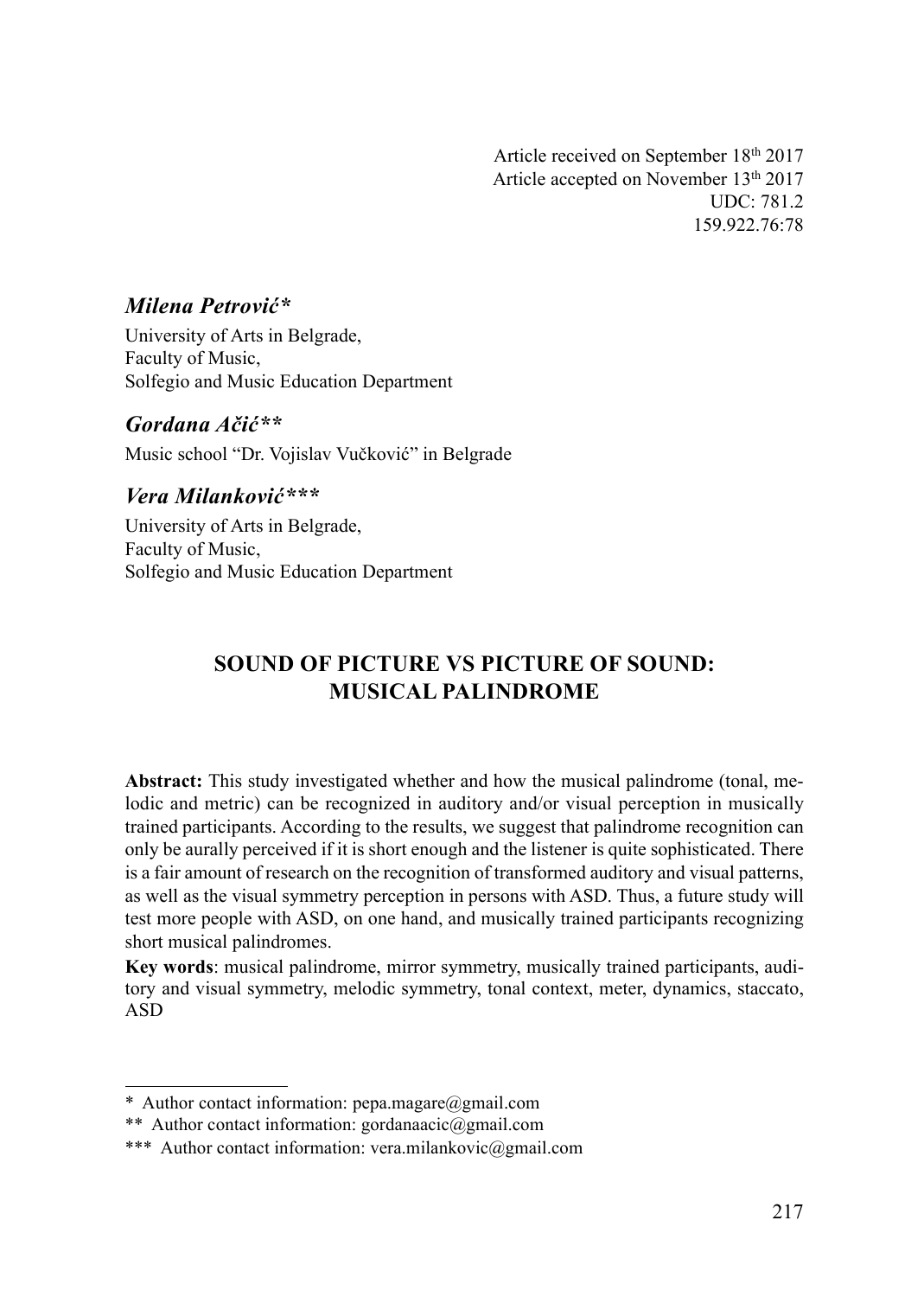#### Symmetry

During the early  $20<sup>th</sup>$  century, the Gestalt school of psychology argued that people perceive objects more in organized groups/formations (Koffka 1935). There are some general rules which can apply to all the human senses (Peeples 2010, Rosenblum 2010). Principles such as similarity and proximity rather precede symmetry in visual (Labonté et al. 2002), but not in auditory perception (Shepard, Levitin 2002). The important role of symmetry perception in the visual domain has been well documented in a large number of studies, but its effect is less clear as a Gestalt grouping principle in the audio domain.

Humans prefer ordered, symmetrical over random patterns (Kayne 1994). In humans, transition symmetry, rotational symmetry and mirror symmetry is mainly perceived as repeats, rotations and reflections (Wagemans 1997). The socalled mirror symmetry (palindrome) represents the mirror reflection of a microor macro-formal structure around a vertical or a horizontal axis simultaneously or successively (Drivas, 2009). It is the most experimentally examined type of symmetry and it is considered the most important and easiest to recognize for humans (Beck et al. 2005). As a fundamental Gestalt principle, symmetry is the characteristic of many different biological shapes, for example, Y chromozomes are structured of symmetrical (palindromic) sequences. Some researchers claim that mirror symmetry is an innate ability (Pinker, 1997) and that at 4 months infants are able to distinguish it around the vertical axis (Rhodes et al. 2002). The fMRI imaging in humans confirmed the superiority of mirror symmetry perception around a vertical axis (Rollenhagen, Olson 2000). Symmetry is very important for memory because symmetrical objects have a better mnemonic encoding, recognition and recall (Stucchi et al. 2010). For recognition of symmetry humans engage only short-term memory (Hogben, Julesz, Ross 1976). Symmetry is the major determining factor in aesthetic judgments and the aesthetic preference for it may be related to the easier and more effective processing of our cognitive-perceptual system for objects classified as symmetric (Reber, Schwarz, Wienkielman 2004). Hence, symmetry is fundamental for understanding art because it is an example of a possible convergence in visual and auditory perception (Redies, Hasenstein, Denzler 2007).

#### Mirror-symmetry palindrome in music

In music, the retrograde motion/mirror-symmetry palindrome represents a unique compositional technique which means that the music is the same when played forwards or backwards. In counterpoint, the retrograde motion should happen directly without a break (Newbould 2001/2002). Reflection in music has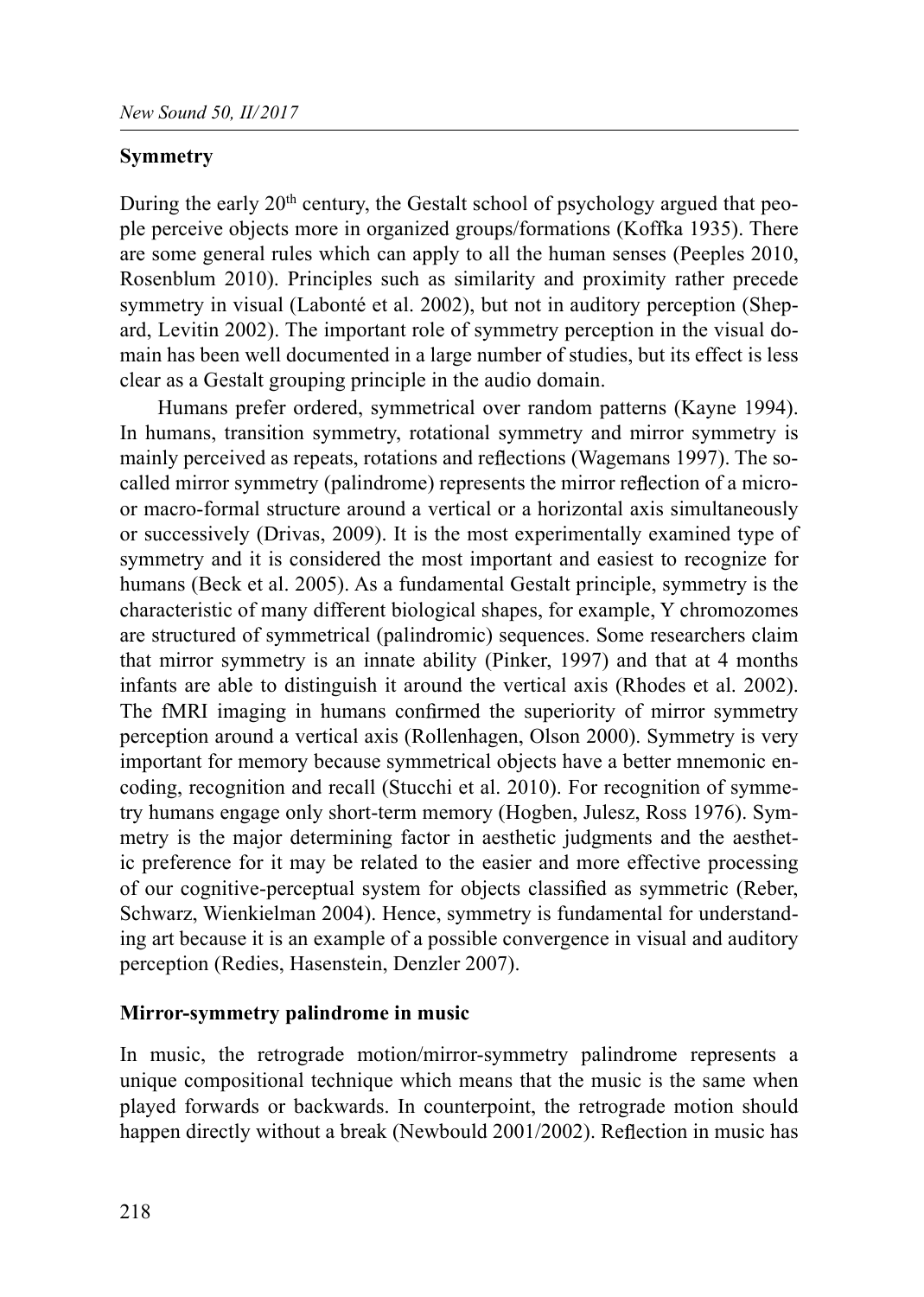the effect of "running time in reverse" and transforming the sequence of events in a piece of music accordingly. Despite having been in use in music practice for centuries, the retrograde canon and palindrome principle represent a less investigated field of compositional technique (Božanić 2015: 316). Some authors have thought of the palindrome as: the philosophy of the absurd, a logical paradox, a tendency for mathematical abstraction, the magic of numbers, the aesthetics of the game, etc. (Božanić 2015: 318). In the  $14<sup>th</sup>$  century, the first composed palindrome was Machault's polyphonic Rondo. Bach's 'crab canon' from the Musical Offering is a famous palindrome where the composer wrote a note to the performer saying "by seeking you will find". Bach's son Carl Philipp Emanuel Bach wrote a full-textured palindrome as his Minuet in C Major. It is not surprising that Haydn probably heard C.P.E. Bach's palindrome Minuet and then composed his famous Menuet al reverso as the third movement of his Symphony No.47. The only example of a music palindrome in the whole  $19<sup>th</sup>$  century music was Schubert's Die Zauberharfe of 1820 (Newbould 1992). Schubert considered the palindrome as a demonic symbol but also as the product of intellectual manipulation. In the  $20<sup>th</sup>$  century, there have been many examples such as Berg's Lulu, Weber's 2nd movement from the Piano Variations op. 27 and Stockhausen's Mixtur.

### Music/melodic symmetry perception

Symmetry, as a specific aspect of repetition, represents one of the universal principles in music. But, the perception of auditory symmetry received little scientific attention. It can manifest itself in a temporal series of loudness levels, frequencies, timbres, sound source locations, or in a series of frequencies heard simultaneously (Mongoven, Carbon 2016). Some authors consider melodic symmetry cannot be a universal perceptual grouping principle because it is hard to detect (Mongoven and Carbon 2016). Symmetry can be realized in musical structure and form, compositional systems and styles (Kempf 1996). Several studies concentrated on the perception of melodic symmetry. In 1972, Frances found listeners perceived the retrograde inversion of the given sequences in the absence of melodic, rhythmic, and harmonic variations, probably because they may have obscured the perceived relationship between the prime form and its mirror transformation. That same year of 1972, two other studies (Dowling and DeLannoy) showed listeners were not able to identify mirror forms (retrograde, inversion, and retrograde inversion transformations) of atonal sequences that consisted of equal duration. However, listeners were able to detect the temporal reorganization of tones in a 12-tone series in a single octave, probably because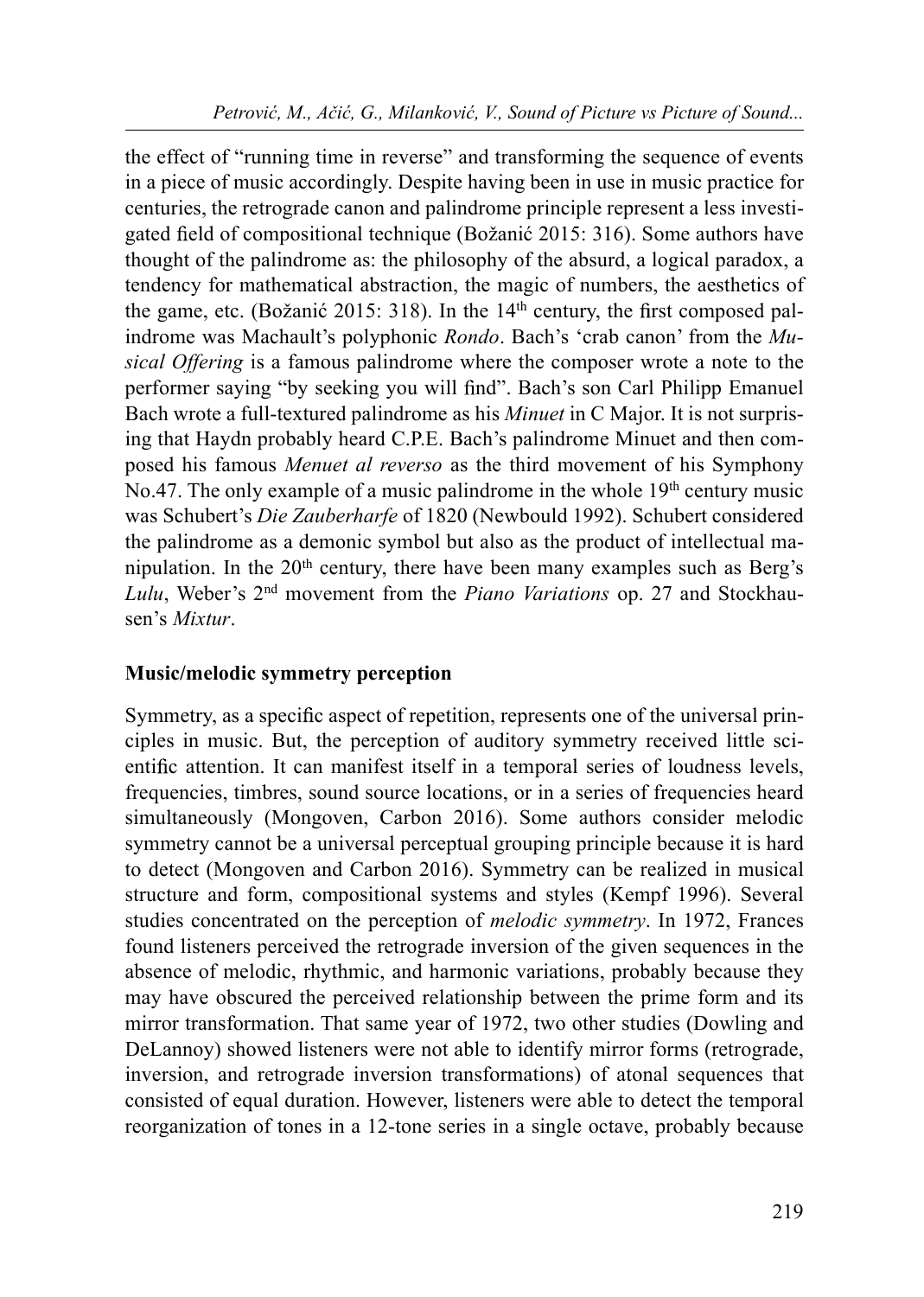#### New Sound 50, II/2017

of the changes in the melodic contour (Pedersen 1975). Balch's (1981) results show that listeners better perceived the inversion and retrograde form of the first part of melodies, but concluded melodic symmetry must be perceptible in order to enhance the aesthetic value of a diatonic melody. Castellano et al. (1984) pointed out that listeners familiar with Western music can set aside their tonal knowledge and perceive the hierarchies appropriate to a novel musical style. The findings of Krumhansl and others  $(1987)$  in four experiments show that: 1) the classification accuracy of mirror forms (inversion, retrograde and retrograde inversion) of the 12-tone row is higher for the neutral sequences (musically neutral materials) than the musical excerpts (Schoenberg's Wind Quintet and String Quartet, No. 4); 2) some listeners can perceive the similarity between the original form and its three mirror forms despite mirror transformation, the octave transposition of tones and variations of rhythm and phrasing; 3) the perception of various mirror forms is better if they are short; 4) perception correlates with musical training. It is probable that musical training plays a significant role in the perception of melodic symmetry because in a later study (Mongoven and Carbon 2016), the participant who scored the highest in accuracy was a doctoral student in music composition, while the participant with the lowest accuracy had no musical training. The authors suggested that difficulty in recognition and categorization of mirror forms correlates with an extremely fast tempo, short duration and long tones (Mongoven and Carbon 2016). But, broken symmetry and its small or strong violation arises from the fact that mathematical and musical logic are not necessarily compatible (Kempf 1996).

In our study, we tested musically trained participants because symmetry perception correlates with musical training (Krumhansl 1987, Mongoven and Carbon 2016). We chose classical music, early medieval music and traditional folk music, knowing symmetry does exist in different styles (Kempf 1996). Like retrograde symmetry perception is higher for the musically neutral materials of atonal music (Krumhansl et al. 1987), we believed the case would be the opposite for modal and tonal music. We chose all three palindromes according to their aesthetic values that are important in perceiving symmetry (Balch 1981). Better perception of retrograde forms of tonal melodies (Balch 1981, Castellano et al. 1984) persuaded us to use Haydn's Minuet and folk song palindromes. Although the auditory/visual symmetry perception had previously been applied for tonal (Balch 1981, Castellano et al. 1984) and atonal music (Dowling 1972, DeLannoy 1972, Pedersen 1975, Krumhansl et al. 1987) we tested whether modality increased or decreased the ability for auditory and/or visual symmetry perception. The absence of rhythm in the medieval sequence palindrome probably would help listeners perceive the retrograde of the given sequence (France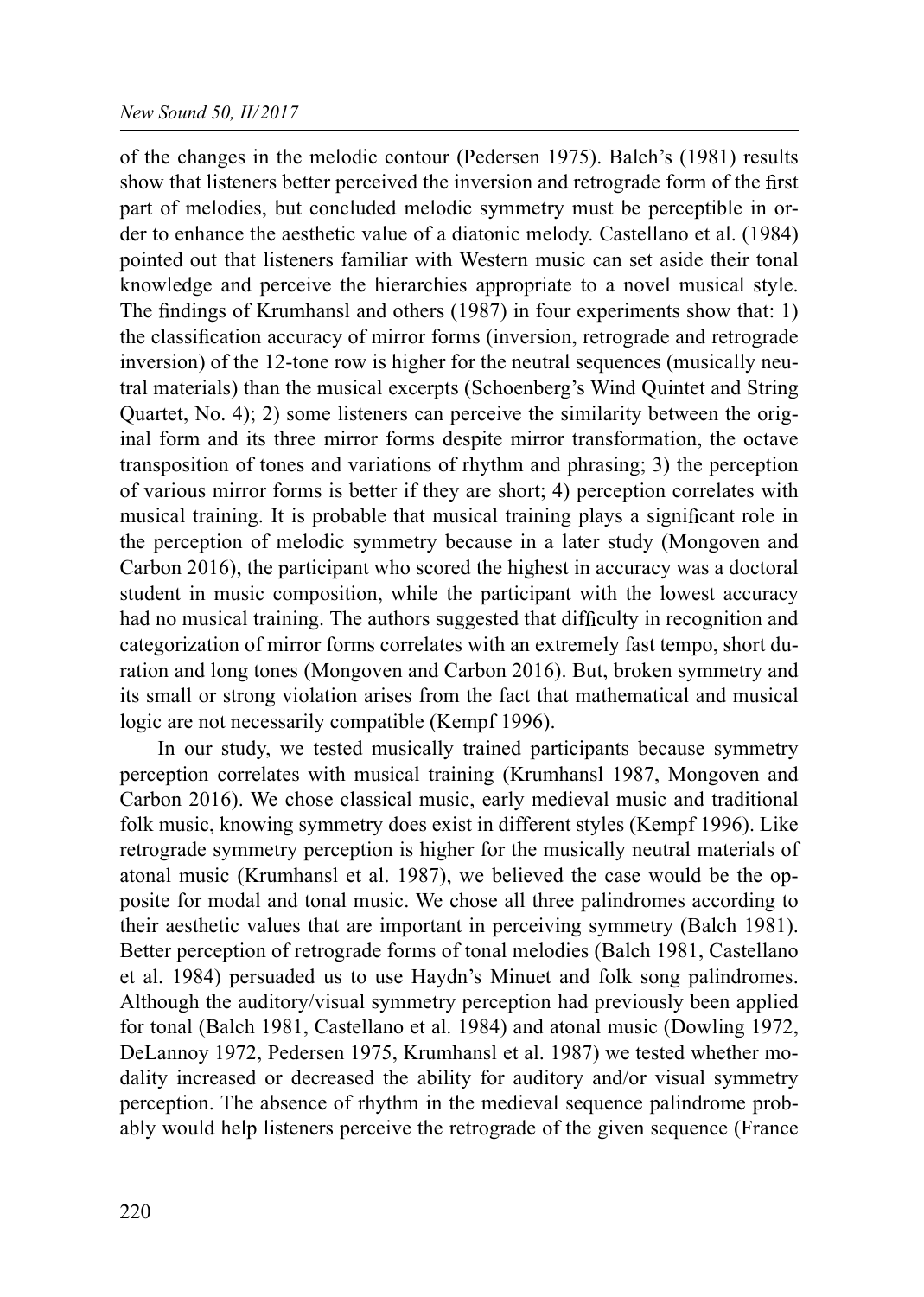1972). We used a very short Serbian folk song to check whether perception of the mirror forms was better if they were short (Krumhansl et al. 1987) or if the short duration created difficulties in music symmetry recognition (Mongoven and Carbon 2016).

# Method

The *aim* was to show whether and how a music palindrome (tonal, melodic, metric) can be recognized in auditory and/or visual perception in musically trained students – specifically to detect the palindrome as a sound or image.

The *subjects* participated in the study on a voluntary basis. They were not told the aim of the study in order to free their attention and relax them. The 100 bachelor and master students at the Faculty of Music, University of Arts Belgrade were divided into two groups: 50 students in the Music Education Department (first-year 6, second-year 15, third-year 18, fourth-year 8, master degree 3) and 50 students in the different instrumental departments (piano  $20$ , flute 7, oboe 5, clarinet 3, bassoon 2, trumpet 2, horn 1, jazz 10). Each participant had at least 10 years of formal music education in instrumental/vocal music in Serbian music schools.

## Part I

I) Listening and notating:

- a) Haydn's Menuet
- b) Short medieval palindrome
- c) Serbian folk song "Oh, girl, where did you pluck a rose?"

II) Completing questionnaire:

- 1. How would you describe the music you just heard?
- 2. Does this music remind you of some other music?
- 3. Did you memorize the melody?
- 4. Are you able to sing it?
- 5. Did some of the parameters present a problem while listening?
- 6. Did some of the parameters help you out?
- 7. Did the duration affect your auditory perception?
- 8. Did you listen/notate the music as a whole or in parts?
- 9. Did the form recognition make listening easier?
- 10. Circle the chronological schedule of listening parameters (tempo, form, meter, rhythm, melody, articulation, dynamics)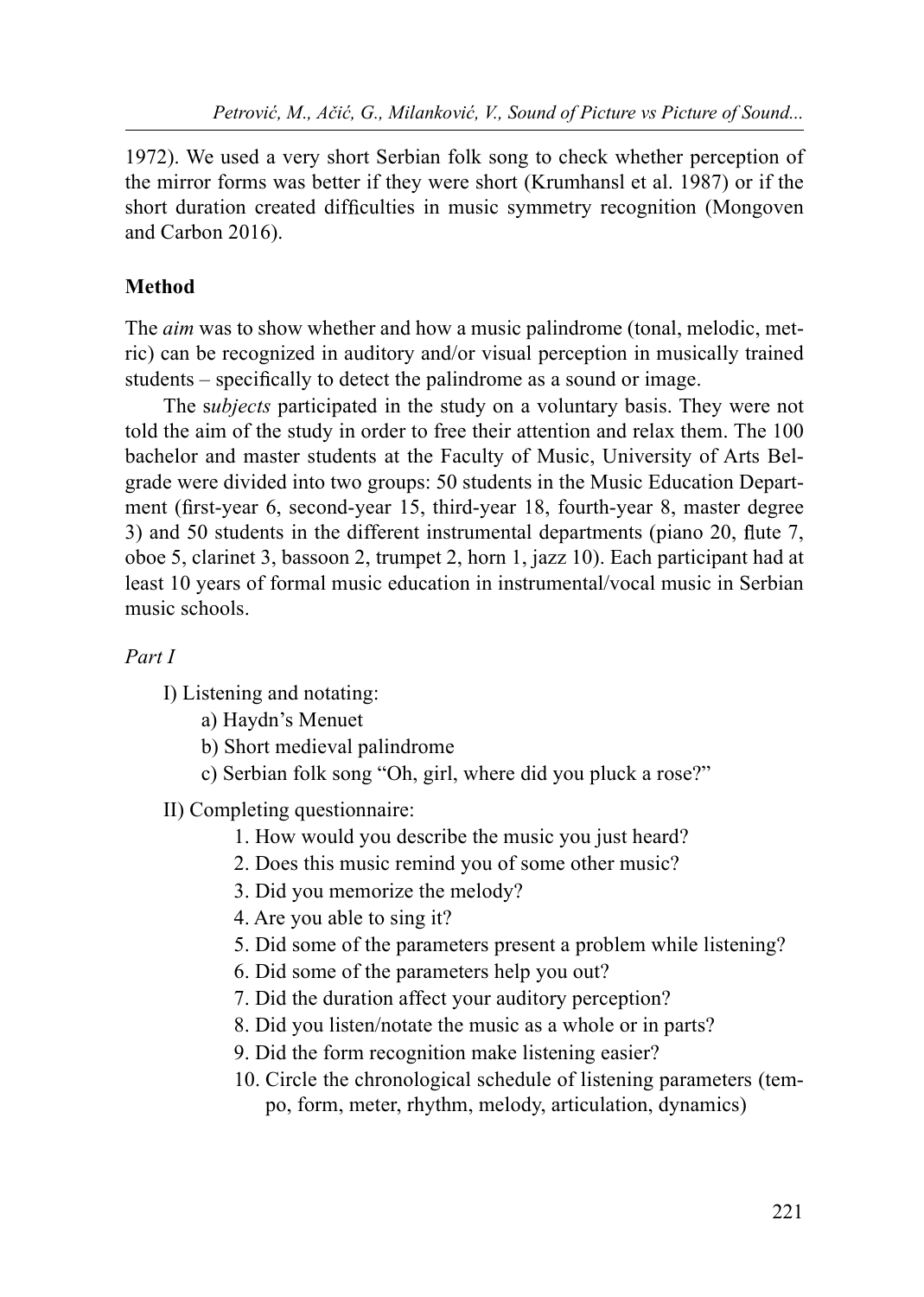Part II:

I) Singing a prima vista three palindromes in the same order II) Completing questionnaire:

- 1. How would you describe the music you just sang?
- 2. Does this music remind you of some other music?
- 3. Does this music provoke music associations?
- 4. Do you remember the melody you just sang?
- 5. Did some of the parameters present a problem while singing?
- 6. Did some parameters help you out?
- 7. Did the duration affect your visual perception?
- 8. Did you sing the music as a whole or in parts?
- 9. Did the recognition of the form make singing easier?
- 10. Circle the chronological schedule of listening parameters (tempo, form, meter, rhythm, melody, articulation, dynamics)

#### Apparatus

The stimulus materials in *Part I* were three musical excerpts performed in the original context. Haydn's Minuet was performed by Tafelmusic in 1993 with Bruno Weil as the conductor. The Minuet was played on the YouTube channel at a comfortable listening level. The laptop HP Compaq 6715b was used and positioned in front of the listeners. The medieval sequence and the Serbian folk song were sung by the examiner (Milena Petrović). In *Part II*, separate music sheets were used for all three palindromes.

#### Stimulus materials

Haydn's palindrome has the AB form with a 10-bar structure in each part. The B part is the mirror symmetry palindrome as the melody, rhythm, dynamics and articulation are the same as in the A part, although in reverse. As such, metric accents are the only ones that mismatch, but they are replaced with strong dynamic accents.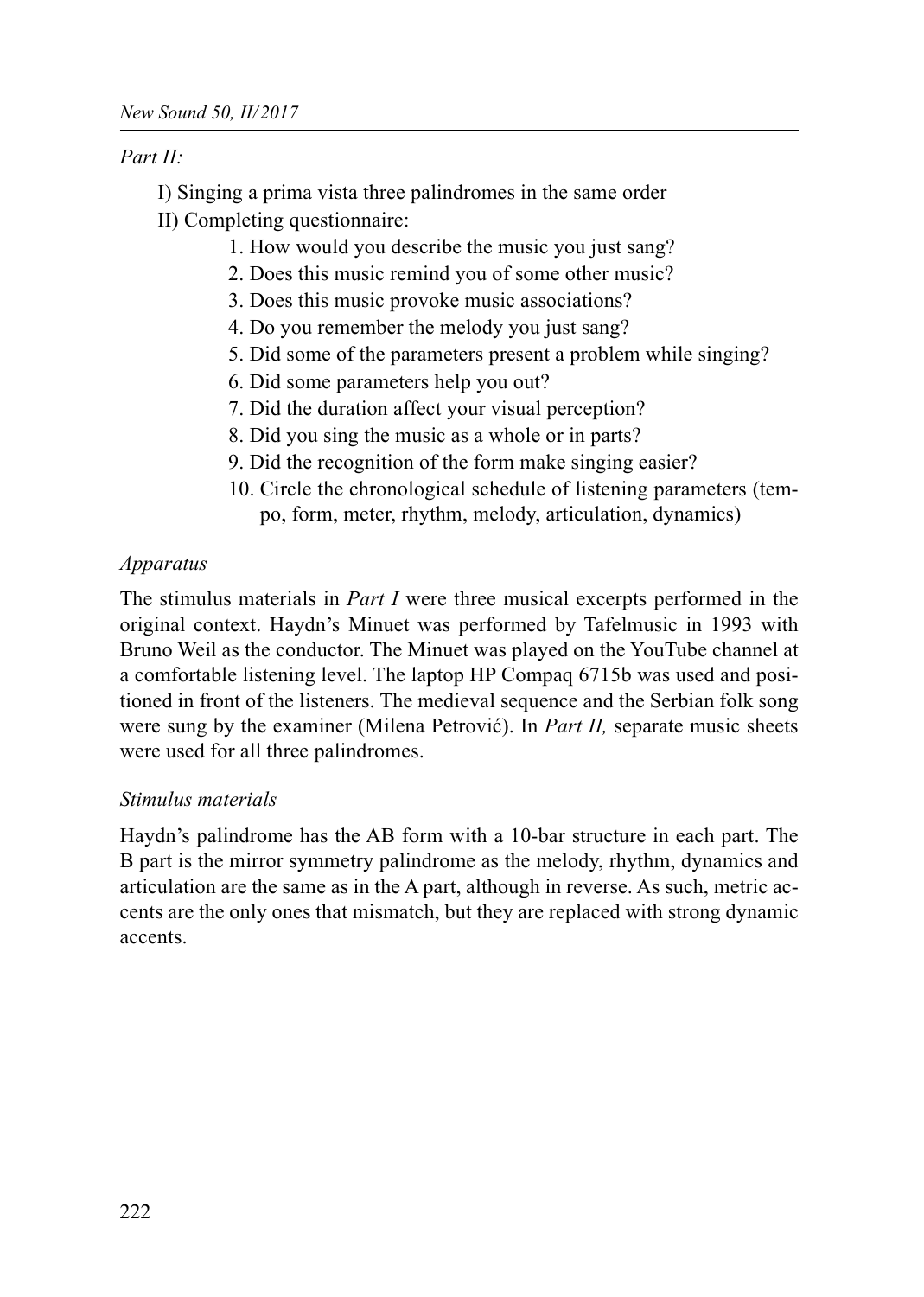



Example 1: Haydn's Minuet from Symphony No. 47, third movement

The palindrome in the medieval style of Guido d'Arezzo Hymn "Ut queant laxis" consists of the modal 27-tone melody without rhythm and meter. It was composed for research purposes. The lyrics are taken from the Gregorian chant "Maria veri solis mater libera". The melody is syllabic – one pitch in the melody goes with one syllable in the words. The axis of symmetry appears on the 14<sup>th</sup> tone G after which the melody goes in reverse.



A very short, 6-bar Serbian folk song "Oh, girl, where did you pluck a rose" contains a metrical palindrome, as the metrical pattern 3/4-5/8-2/4 is the same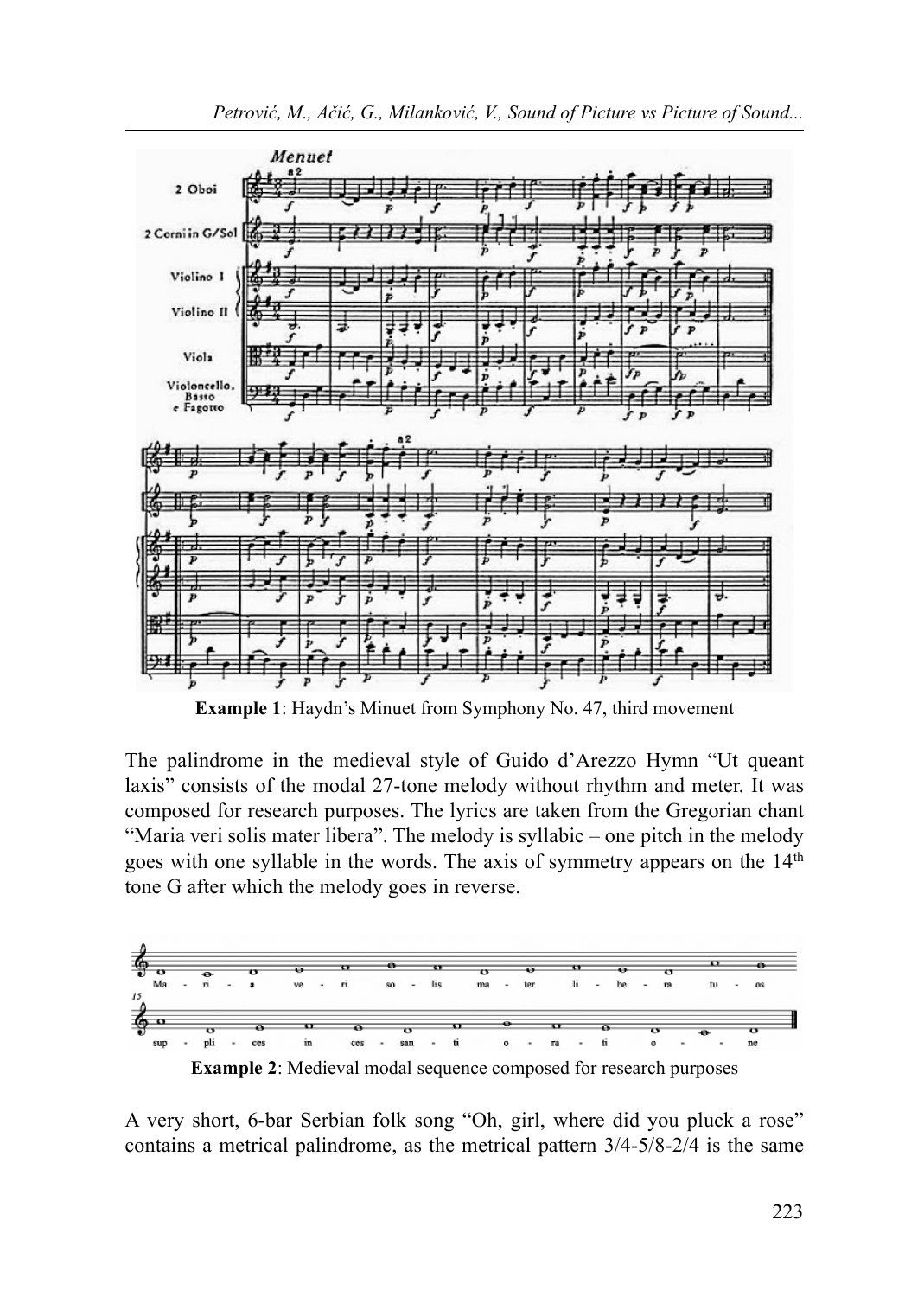when the music goes forward and in reverse (b. 4-6). The real tonal context is made just with the first three steps of the minor scale.



Example 3: The Serbian folk song "Oh, girl, where did you pluck a rose?"

# Procedure

Our study was conveyed during regular solfeggio classes. Participants were given precise instructions for the two-part experiment where  $Part II$  was conducted two weeks after *Part I*.

Part I consisted of listening and notating music in groups (up to 15 participants per group) in the following order: a) Haydn's Minuet 4 times the whole  $+$  4 times the A part  $+$  4 times the B part  $+$  4 times the whole  $+$  questionnaire; b) Medieval sequence 12 times the whole + questionnaire; c) Serbian folk song 12 times the whole + questionnaire. Between listening to repetitions there was a break of 10 seconds. After each palindrome there was a 30-second break. The time needed to complete each questionnaire was 10 minutes. Part I lasted about 60 minutes.

Part II consisted of individual singing a prima vista of the same three palindromes in the same order. Participants had two minutes of preparation time for each palindrome, respectively. After singing, they completed the questionnaire.

### Results

Part I showed only three students aurally recognized Haydn's Minuet as a palindrome. They were: 1) a first-year student in the Wind Dept. (oboe); 2) a thirdyear student in the Music Education Dept.; 3) a fourth-year student with ASD in the Music Education Dept. All three students started their music education before the age of eight and within their families there were musically educated members. From their questionnaire we read that the salient *dynamic accents* and *staccato articulation* helped them recognize the mirror transformation of the first part of Haydn's Minuet.

Part II showed that all the participants did not recognize the musical palindromes visually.

The role of the questionnaires was to investigate whether somebody recognized the palindrome and to explain how. Reading the questionnaires, we re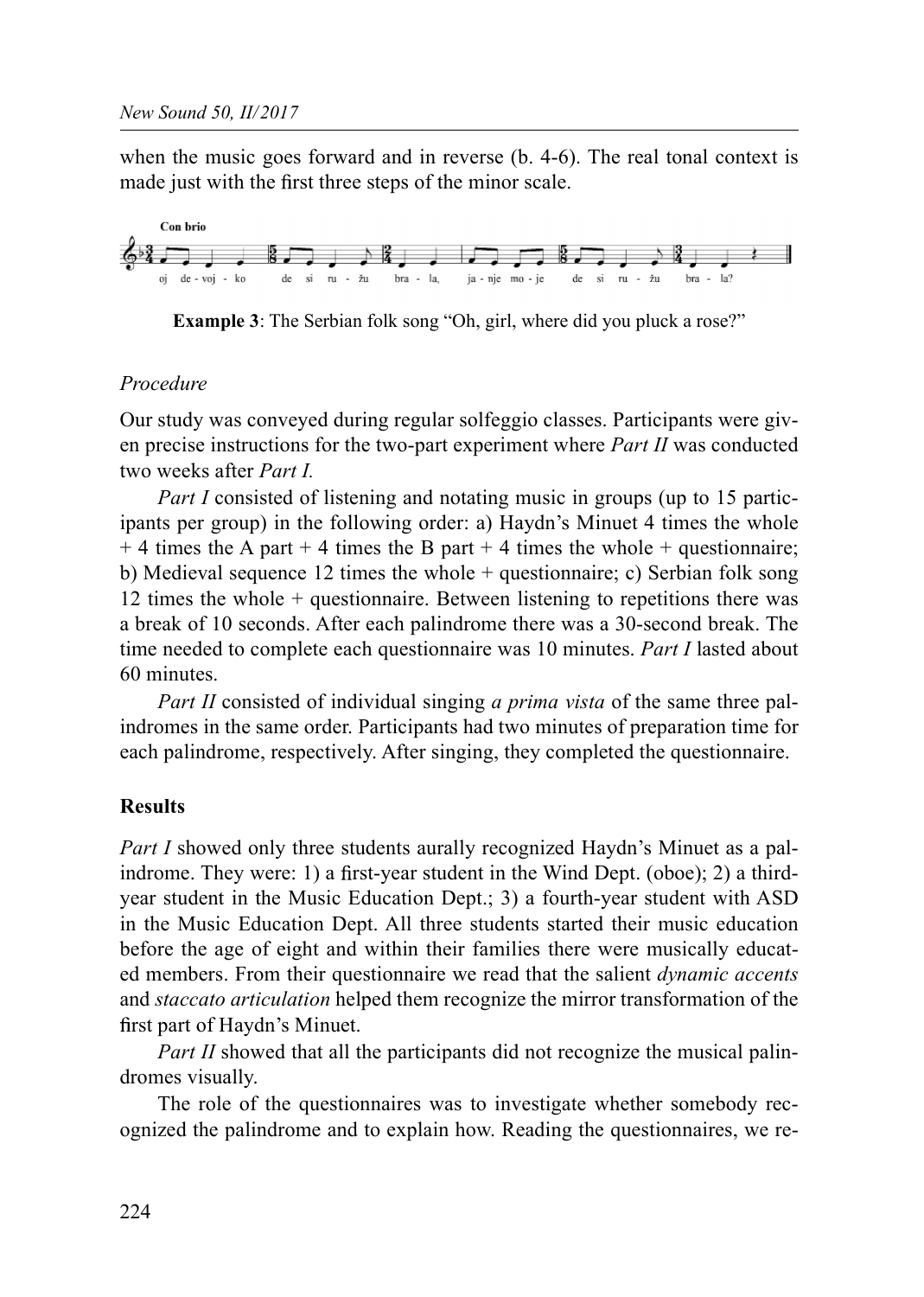alized that participants listen and perform music as a whole that helps them in perception and recognition.

#### Discussion

We chose musically trained participants because we believed auditory and visual symmetry perception is 1) correlated with music training; 2) higher for the musical excerpts than for the neutral sequences (musically neutral materials); 3) easier if the materials are in a tonal manner. Three students did recognize only Haydn's palindrome *aurally* probably because of the tonal context. Our results coincided with the results concerning tonal context from the previous studies (Balch 1981, Castellano et al. 1984). Students are used to tonality because it is the foundation on which Serbian music education rests. Reading questionnaires we understand that more than tonality it was the immediate repetitions of the dynamics and staccato accents that helped the students recognize Haydn's palindrome. Dynamics and articulation seem archetypical and important in helping to group music structure (Benett 1992: 12). In this study we did not take into account tempo, but it is very possible that a moderately fast tempo influenced the participants' symmetry recognition in Haydn's Minuet.

We chose the same palindromes to test *visual* symmetry perception in a two-week period for those participants who did not recognize them aurally. The participants who did recognize Haydn's Minuet aurally were excluded from Part II. Interestingly enough, only a few participants recognized that the same music pieces were used for the Part II experiment, but all the other participants failed to recognize the music palindromes visually. It is indicative that students of the Jazz Department did not recognize the music palindromes especially because symmetry plays an important role with musical notions of form, melody, harmony and rhythm in jazz music (Uriarte 2016).

We reached the conclusion that melodic and metric symmetry is hard to recognize both aurally and visually. Probably the difficulties in recognition are caused by the absence of meter (in the medieval sequence) on the one hand, and the metrical complexity (in the folk song) on the other. Beside meter, the medieval sequence did not have a rhythm, which could have helped students perceive the retrograde sequence (Frances 1972). But, as nobody recognized the medieval palindrome, we believe that the absence of meter, modality, Latin lyrics and long equal-tones made symmetry perception more difficult (Mongoven and Carbon 2016). Although shortness makes the perception of mirror forms easier (Krumhansl et al. 1987) the Serbian folk song metric palindrome might have been difficult to recognize due to the change in the isochronous and non-isochronous meter. The Serbian lyrics were an additionally aggravating factor in the recognition of the metric palindrome.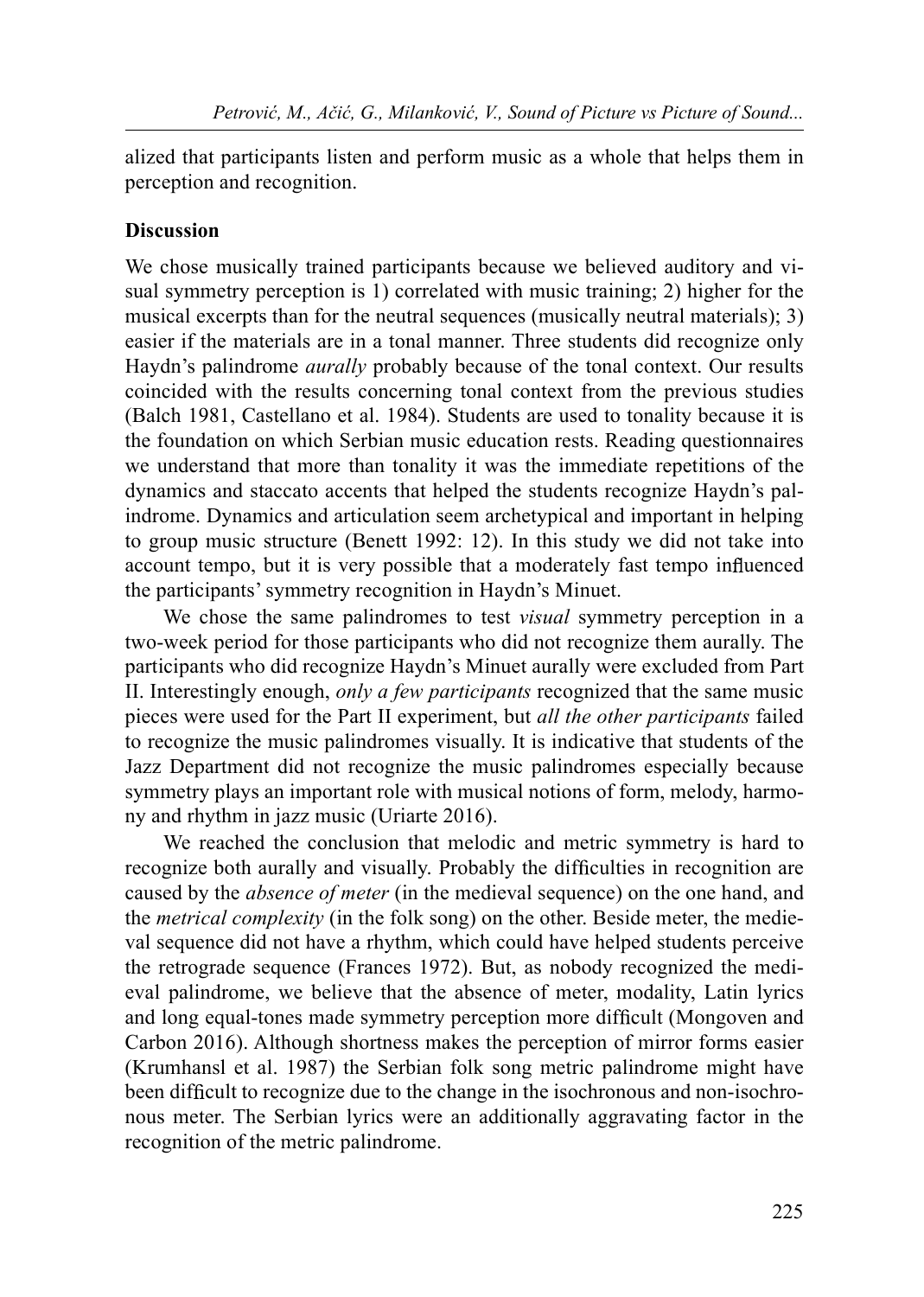In the group of participants who aurally recognized Haydn's palindrome was a student with ASD. Probably, this result correlates with the recent study (Carper et al. 2016) showing more symmetry across the right and left hemispheres in children and adolescents with ASD (41) than within the matched group of typically developing TD (44). This can be the reason why people with autism show skill in identifying specific details in music and processing global information. Further, symmetry seems to be a *domain of difference* between visual patterns and music or language (Westphal-Fitch et al. 2012) and children with ASD appear to fixate from an early age on audio-visual synchrony and have better discrimination of pitch and symmetry (Klin et al. 2009). Regarding visual symmetry, the ordering of objects in symmetrical patterns is notably frequent among young children diagnosed with ASD (Evans et al. 1997). Hence, they are able to quickly determine whether a complex pattern is visually symmetrical or not (Falter 2012). But, we did not see the result concerning recognition of the visual palindrome in music as a success. Despite participants with ASD (17) being significantly more sensitive to visual symmetry than TD (15) (Perreault et al. 2011), our results show the Gestalt grouping was selectively impaired in terms of visual organization principles.

### Conclusion

In this study, the musical palindrome was perceived through sound that implicated auditory symmetry perception. We are inclined to think that music as a frozen image cannot prompt visual symmetry perception and therefore our participants did not recognize musical palindromes visually. The melodic contour did not help in recognizing the musical palindrome visually, so no correlation between the musical contour and palindrome symmetry perception was found (Dowling 1972).

The question is whether the palindrome requires focusing on grouping or detecting details. On the one hand, there were musically trained participants who listened and performed the music as a whole (according to their questionnaires). On the other hand, people with ASD have the ability to isolate details within a global context (according to the relevant literature). Most likely, symmetry perception presents a spatially global process (Hogben et al. 1976). Therefore, musically trained participants (3) recognized Haydn's palindrome probably because of its tonal context and dynamics and articulation (as details) that help grouping symmetrical stimuli in music.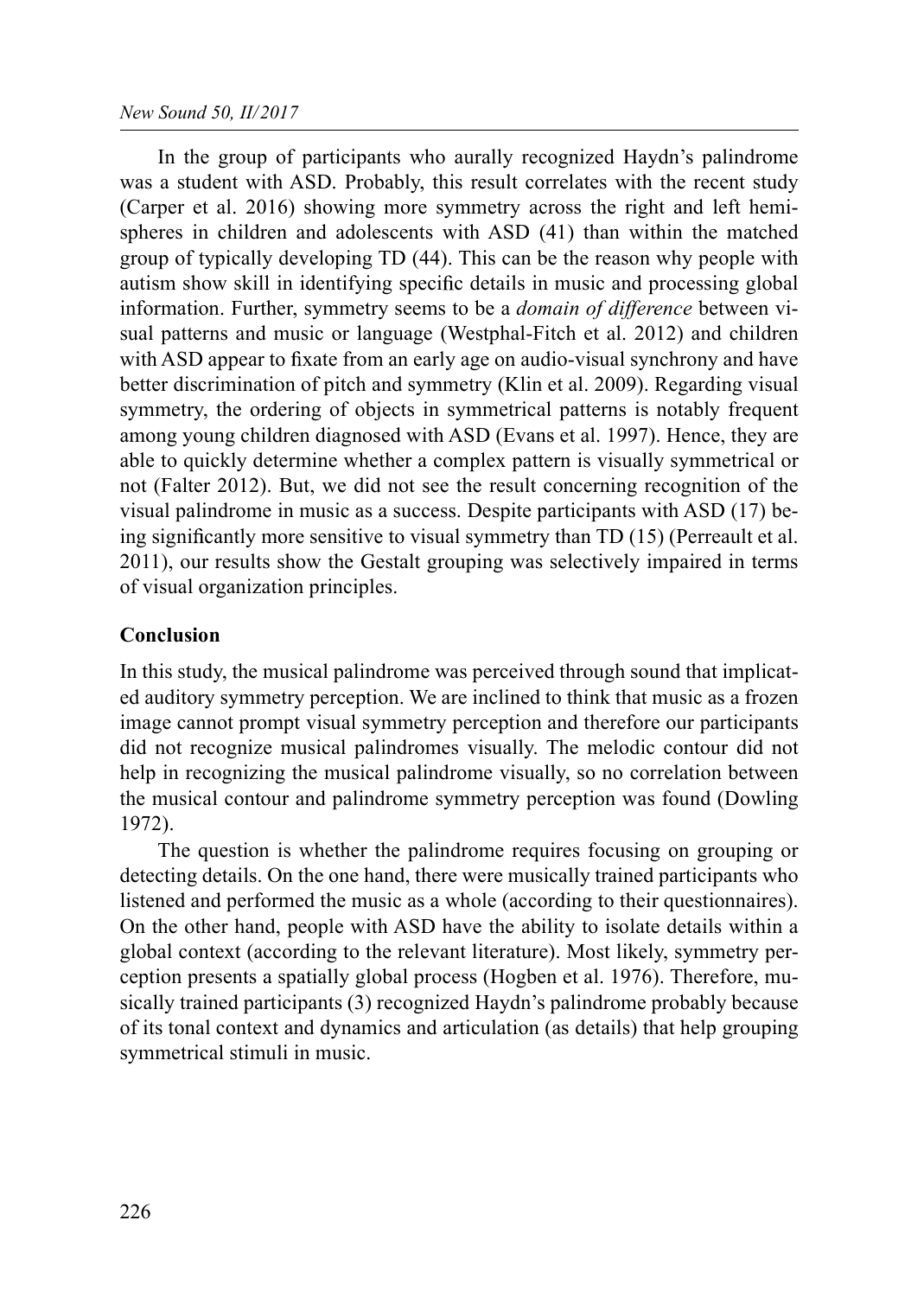#### Works cited

- Beck, D.M. et al.: "Symmetry perception in humans and macaques", Trends in Cognitive Sciences. No. 9, 2005, 405–406.
- Benett, G.: "The Sense of the Phrase Compositional Grouping in Music", in: J. Sundberg (Ed.), Gluing Tones Grouping in Music Composition, Performance and Listening. Stockholm: Royal Swedish Academy of Music and the authors, 1993, 9-27.
- Božanić, Z.: Teorija složenog kontrapunkta na primeru muzičke prakse strogog stila, doktorska disertacija. Beograd: Fakultet muzičke umetnosti, 2015.
- Carper et al.: "Reduced Hemispheric Asymmetry of White Matter Microstructure in Autism Spectrum Disorder", Journal of the American Academy of Child and Adolescent Psychiatry. Vol. 55, Issue 12, 2016, 1073-1080.

Darwin, C: The Descent of Man. London: John Murray, 1871.

Drivas, V.: "Symmetry and the plain", available

http://nicomedia.math.upatras.gr/~oxy/symmetry/symmetry\_chap3.pdf.

- Evans, J. F. et al.: "Ritual, habit, and perfectionism: the prevalence and development of compulsive-like behavior in normal young children", Child Development. No. 68, 1997, 58–68.
- Falter, C.M.: "Impaired and superior mirror symmetry perception in autism", Autism. No. 17(1), 2012, 117–118.
- Hogben, J. H. et al.: "Short-term memory for symmetry", Vision Research. No. 16, 1976, 861–866.
- Kayne, R. S.: The antisymmetry of syntax. Cambridge, MA: MIT Press, 1994.
- Kempf, D.: "What is Symmetry in Music?", International Review of the Aesthetics and Sociology of Music, Vol. 27, No. 2, 1996, 155–165.
- Klin et al.: "Two-year-olds with autism orient to non-social contingencies rather than biological motion", Nature. No. 459, 2009, 257–261.
- Koffka, K.: Principles of Gestalt Psychology. New York: Harcourt Brace, 1935.
- Kolpakov, R., Kucherov, G.: "On maximal repetitions in words", Journal of Discrete Algorithms, No. 1(1), 2000, 159–186.
- Leone, G. et al.: "Independence of bilateral symmetry detection from a gravitational reference frame", in: C. W. Tyler (Ed.), Human symmetry perception and its computational analysis. Mahwah, NJ: Lawrence Erlbaum Associates, 2002, 111–121.
- Mongoven, Carbon: "Acoustic Gestalt: On the Perceptibility of Melodic Symmetry", Musicae Scientiae, 2016, 1–19.
- Newbould, B.: "A Schubert Palindrome", 19th-Century Music, Vol. 15, No. 3, 1992, 207– 214.
- Newbould, B., "Palindrome", in: Stanley Sadie (Ed.), The New Grove Dictionary of Music and Musicians. London: Macmillian Publishers, 2001–2002, 2–3.
- Peoples, L.: "Making scents of sounds", Scientific American, No. 302 (4), 2010, 28–29.
- Perreault, A. et al.: "Increased sensitivity to mirror symmetry in autism", PLoS One, No. 6(4), 2011, https://doi.org/10.1371/journal.pone.0019519
- Reber, R. et al.: "Processing fluency and aesthetic pleasure: Is beauty in the perceiver's processing experience?", Personality and Social Psychology Review, No. 8, 2004, 364.